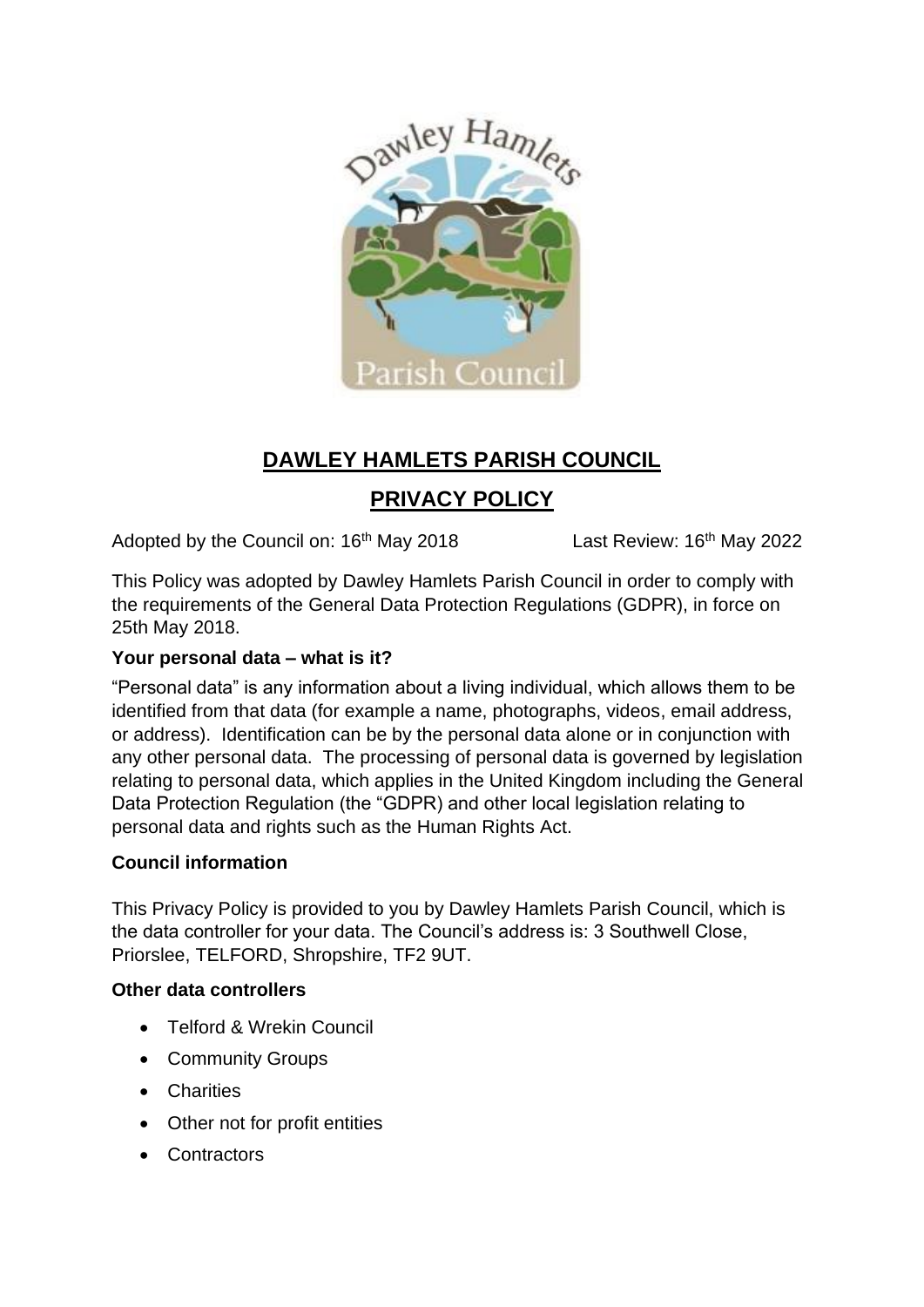• Website host

#### **The Council will process some or all of the following personal data where necessary to perform its tasks**

- Names, titles, and aliases, photographs;
- Contact details such as telephone numbers, addresses, and email addresses;
- Where they are relevant to the services provided by a council, or where you provide them to us, we may process information such as gender, age, marital status, nationality, education/work history, academic/professional qualifications, hobbies, family composition, and dependants;
- Where you pay for activities such as use of a council hall, financial identifiers such as bank account numbers, payment card numbers, payment/transaction identifiers, policy numbers, and claim numbers;
- The personal data we process may include sensitive or other special categories of personal data such as criminal convictions, racial or ethnic origin, mental and physical health, details of injuries, medication/treatment received, political beliefs, trade union affiliation, genetic data, biometric data, data concerning and sexual life or orientation.

#### **The council will comply with data protection law. This says that the personal data we hold about you must be:**

- Used lawfully, fairly and in a transparent way.
- Collected only for valid purposes that we have clearly explained to you and not used in any way that is incompatible with those purposes.
- Relevant to the purposes we have told you about and limited only to those purposes.
- Accurate and kept up to date.
- Kept only as long as necessary for the purposes we have told you about.
- Kept and destroyed securely including ensuring that appropriate technical and security measures are in place to protect your personal data to protect personal data from loss, misuse, unauthorised access and disclosure.

## **We use your personal data for some or all of the following purposes:**

- To deliver public services including to understand your needs to provide the services that you request and to understand what we can do for you and inform you of other relevant services;
- To confirm your identity to provide some services;
- To contact you by post, email, telephone or using social media (e.g., Facebook, Twitter, WhatsApp);
- To help us to build up a picture of how we are performing;
- To prevent and detect fraud and corruption in the use of public funds and where necessary for the law enforcement functions;
- To enable us to meet all legal and statutory obligations and powers including any delegated functions;
- To carry out comprehensive safeguarding procedures (including due diligence and complaints handling) in accordance with best safeguarding practice from time to time with the aim of ensuring that all children and adults-at-risk are provided with safe environments and generally as necessary to protect individuals from harm or injury;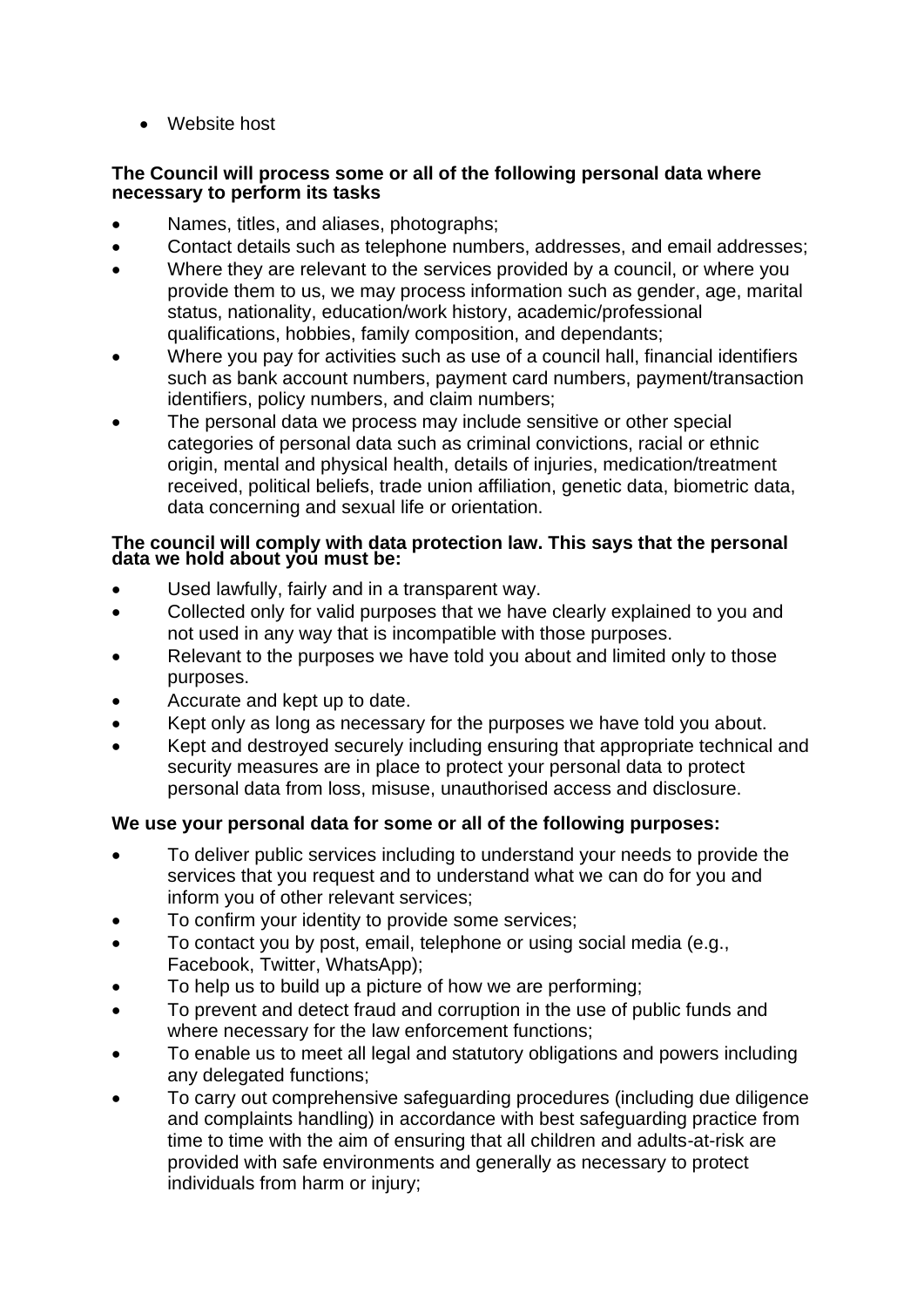- To promote the interests of the council;
- To maintain our own accounts and records;
- To seek your views, opinions or comments;
- To notify you of changes to our facilities, services, events and staff, councillors and role holders;
- To send you communications which you have requested and that may be of interest to you. These may include information about campaigns, appeals, other new projects or initiatives;
- To process relevant financial transactions including grants and payments for goods and services supplied to the council
- To allow the statistical analysis of data so we can plan the provision of services.

Our processing may also include the use of CCTV systems for the prevention and prosecution of crime.

#### **What is the legal basis for processing your personal data?**

The council is a public authority and has certain powers and duties. Most of your personal data is processed for compliance with a legal obligation which includes the discharge of the council's statutory functions and powers. Sometime when exercising these powers or duties it is necessary to process personal data of residents or people using the council's services. We will always take into account your interests and rights. This Privacy Policy sets out your rights and the council's obligations to you in detail.

We may also process personal data if it is necessary for the performance of a contract with you, or to take steps to enter into a contract. An example of this would be processing your data in connection with the use of sports facilities, or the acceptance of an allotment garden tenancy.

Sometimes the use of your personal data requires your consent. We will first obtain your consent to that use.

#### **Sharing your personal data**

The council will implement appropriate security measures to protect your personal data. This section of the Privacy Policy provides information about the third parties with whom the council will share your personal data. These third parties also have an obligation to put in place appropriate security measures and will be responsible to you directly for the manner in which they process and protect your personal data. It is likely that we will need to share your data with some or all of the following (but only where necessary):

Our agents, suppliers and contractors. For example, we may ask a commercial provider to publish or distribute newsletters on our behalf, or to maintain our database software;

On occasion, other local authorities or not for profit bodies with which we are carrying out joint ventures e.g. in relation to facilities or events for the community.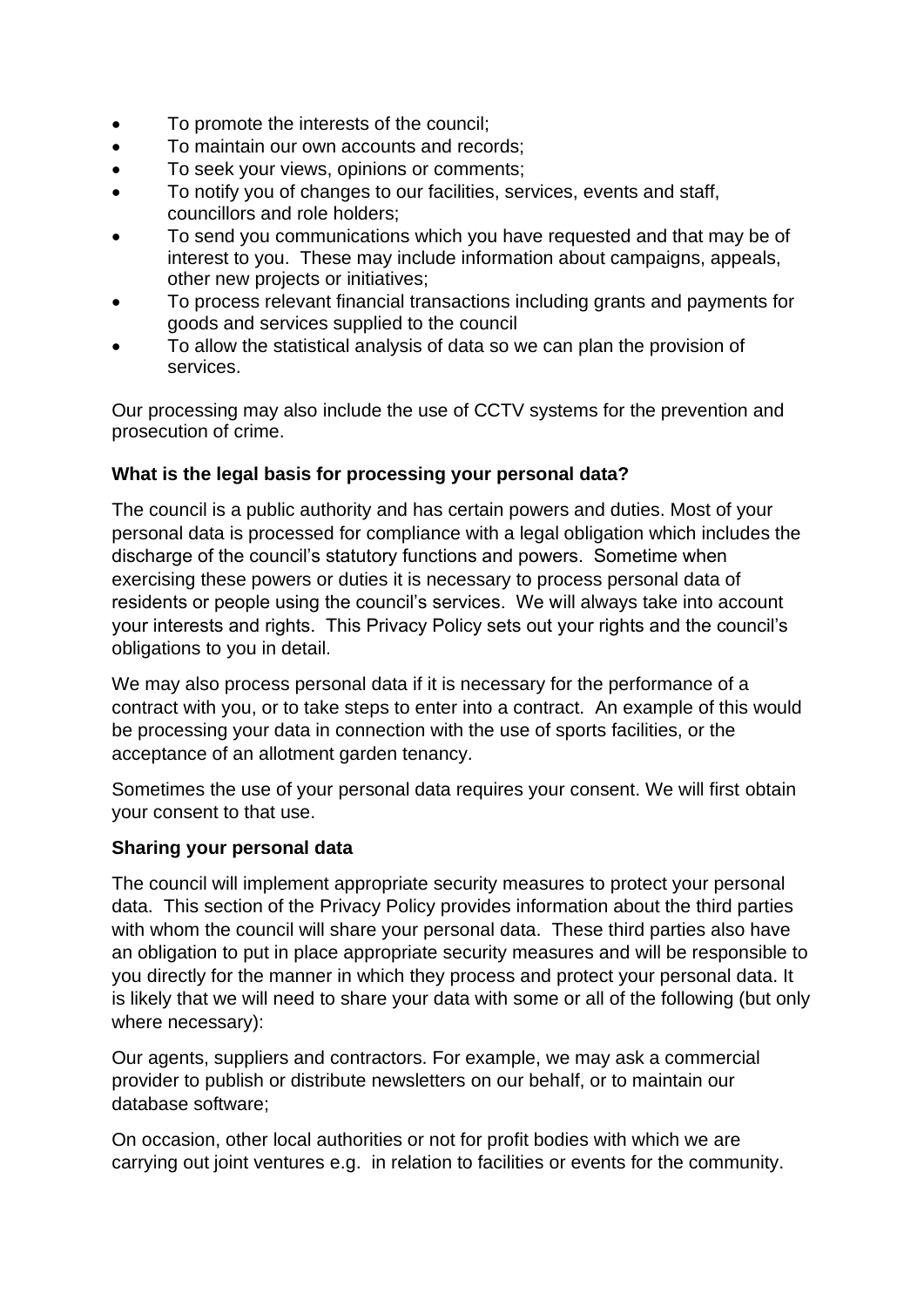## **How long do we keep your personal data?**

We will keep some records permanently if we are legally required to do so. We may keep some other records for an extended period of time. For example, it is current best practice to keep financial records for a minimum period of 8 years to support HMRC audits or provide tax information. We may have legal obligations to retain some data in connection with our statutory obligations as a public authority. The council is permitted to retain data in order to defend or pursue claims. In some cases, the law imposes a time limit for such claims (for example 3 years for personal injury claims or 6 years for contract claims). We will retain some personal data for this purpose as long as we believe it is necessary to be able to defend or pursue a claim. In general, we will endeavour to keep data only for as long as we need it. This means that we will delete it when it is no longer needed.

## **Your rights and your personal data**

You have the following rights with respect to your personal data:

When exercising any of the rights listed below, in order to process your request, we may need to verify your identity for your security. In such cases we will need you to respond with proof of your identity before you can exercise these rights.

#### *The right to access personal data we hold on you*

*The right to correct and update the personal data we hold on you*

#### *The right to have your personal data erased*

*The right to object to processing of your personal data or to restrict it to certain purposes only*

## *The right to data portability*

## *The right to withdraw your consent to the processing at any time for any processing of data to which consent was obtained*

*The right to lodge a complaint with the Information Commissioner's Office.*  You can contact the Information Commissioners Office on 0303 123 1113 or via email https://ico.org.uk/global/contact-us/email/ or at the Information Commissioner's Office, Wycliffe House, Water Lane, Wilmslow, Cheshire SK9 5AF.

#### **Transfer of Data Abroad**

Any personal data transferred to countries or territories outside the European Economic Area ("EEA") will only be placed on systems complying with measures giving equivalent protection of personal rights either through international agreements or contracts approved by the European Union. [Our website is also accessible from overseas so on occasion some personal data (for example in a newsletter) may be accessed from overseas].

## **Further processing**

If we wish to use your personal data for a new purpose, not covered by this Privacy Policy, then we will provide you with a Privacy Notice explaining this new use prior to